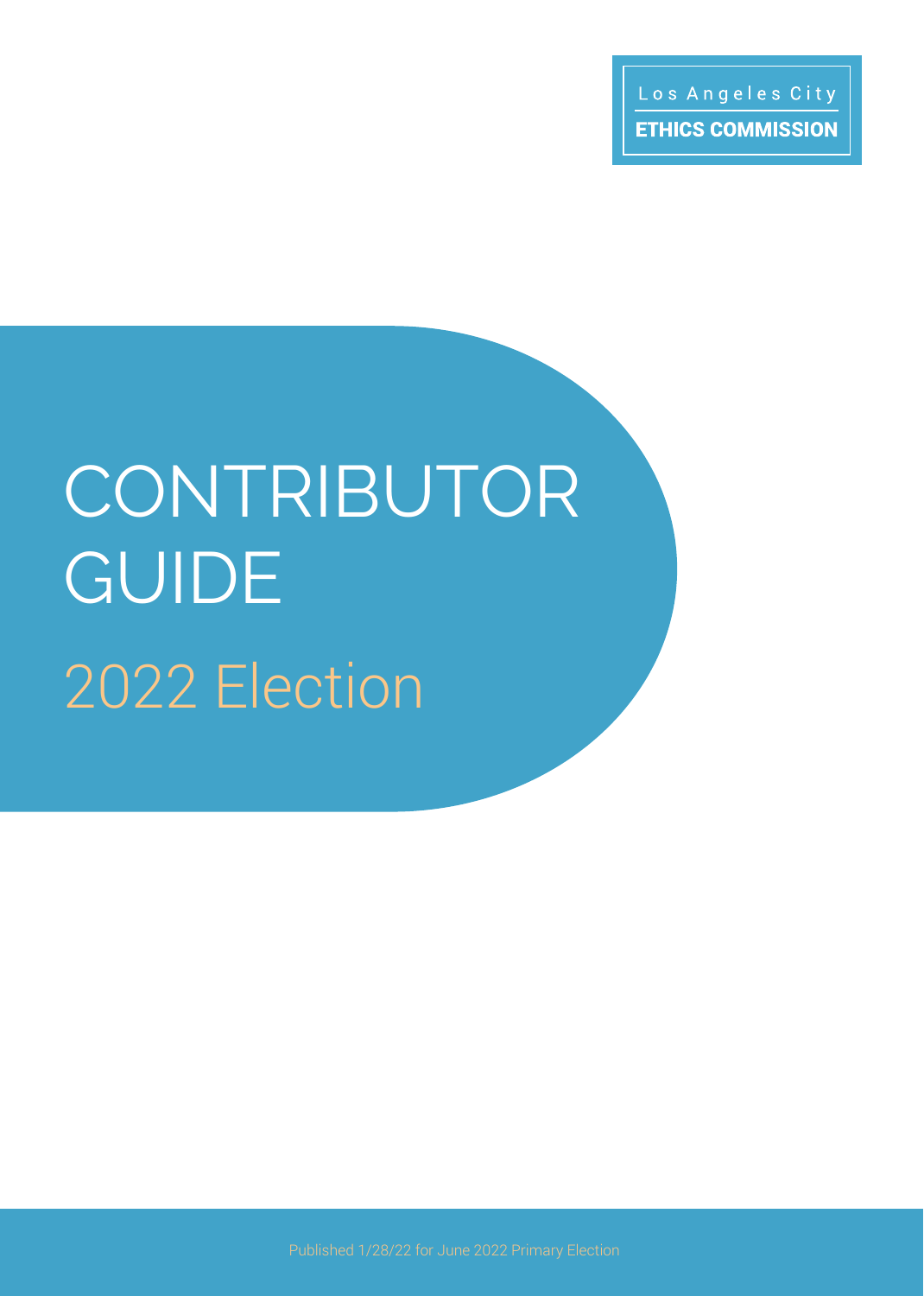### 2022 Contributor Guide

This is an overview of campaign finance laws that apply to contributors in City of Los Angeles (City) and Los Angeles Unified School District Board of Education (LAUSD) elections. The laws can be complex, but the Ethics Commission is always happy to provide guidance regarding your contributions.

> 200 North Spring Street City Hall 24th Floor, Suite 2410 Los Angeles, CA 90012

Phone: (213) 978-1960 Fax: (213) 978-1988 Whistleblower Hotline: (800) 824-4825

> ethics.commission@lacity.org ethics.lacity.org

The campaign finance laws that govern City and LAUSD elections (and are referred to in this guide) include the following:

> **City** Los Angeles City Charter (Charter) §§ 470, 609(e), 803 Los Angeles Municipal Code (LAMC) §§ 49.5.1 *et seq.* Los Angeles Administrative Code (LAAC) §§ 24.31 *et seq.*

**State** California Education Code (Cal. Ed. Code) §§ 7054-7055 California Penal Code (Cal. Pen. Code) § 85

Political Reform Act of 1974: California Government Code (Cal. Gov't Code) §§ 81000 *et seq.*; and California Code of Regulations, Title 2 (2 CCR) §§ 18109 *et seq.*

Federal United States Code, Title 52 (52 U.S. Code) §§ 30118(a), 30121(a) Code of Federal Regulations, Title 11 (11 CFR) § 110.20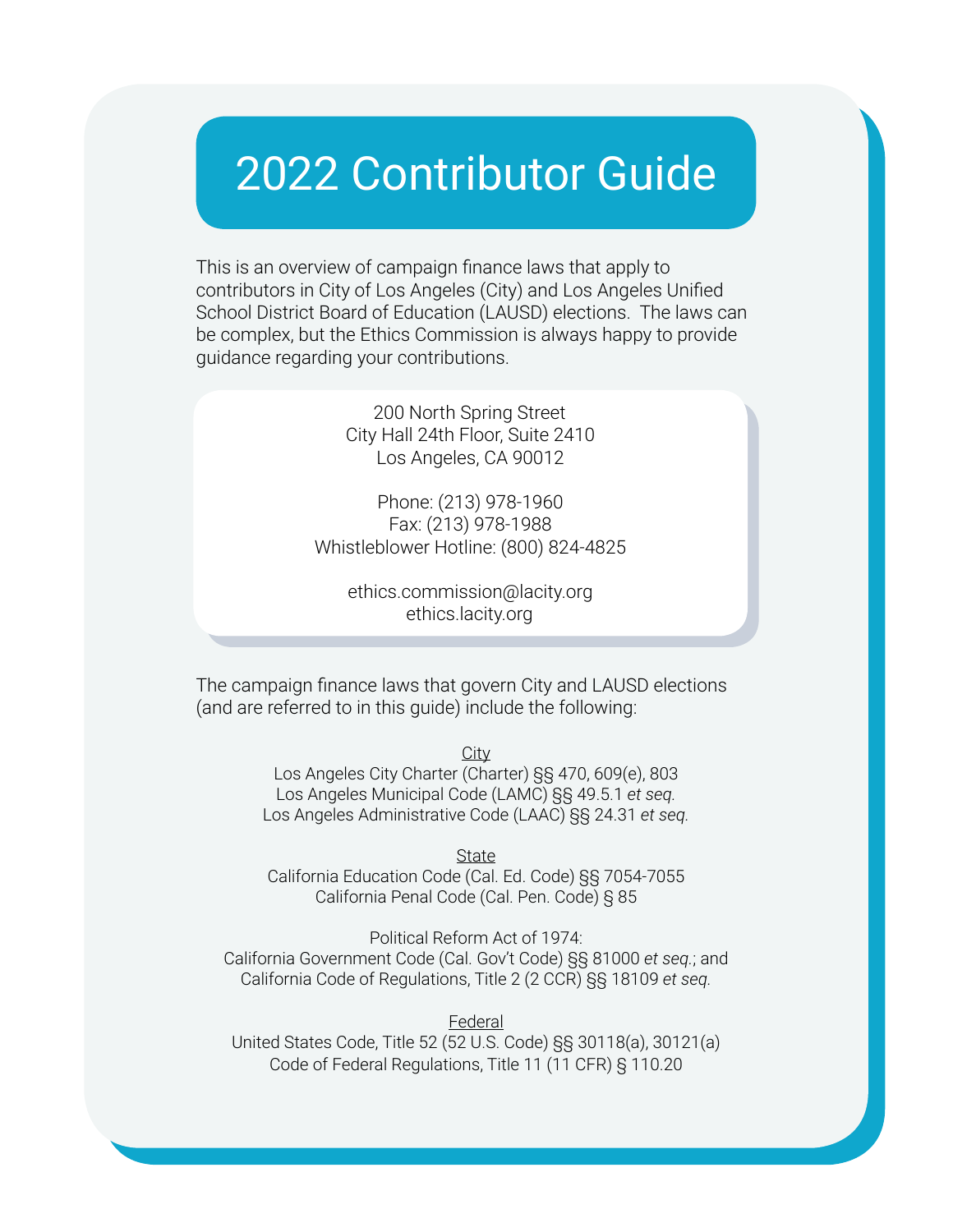### **Table of Contents**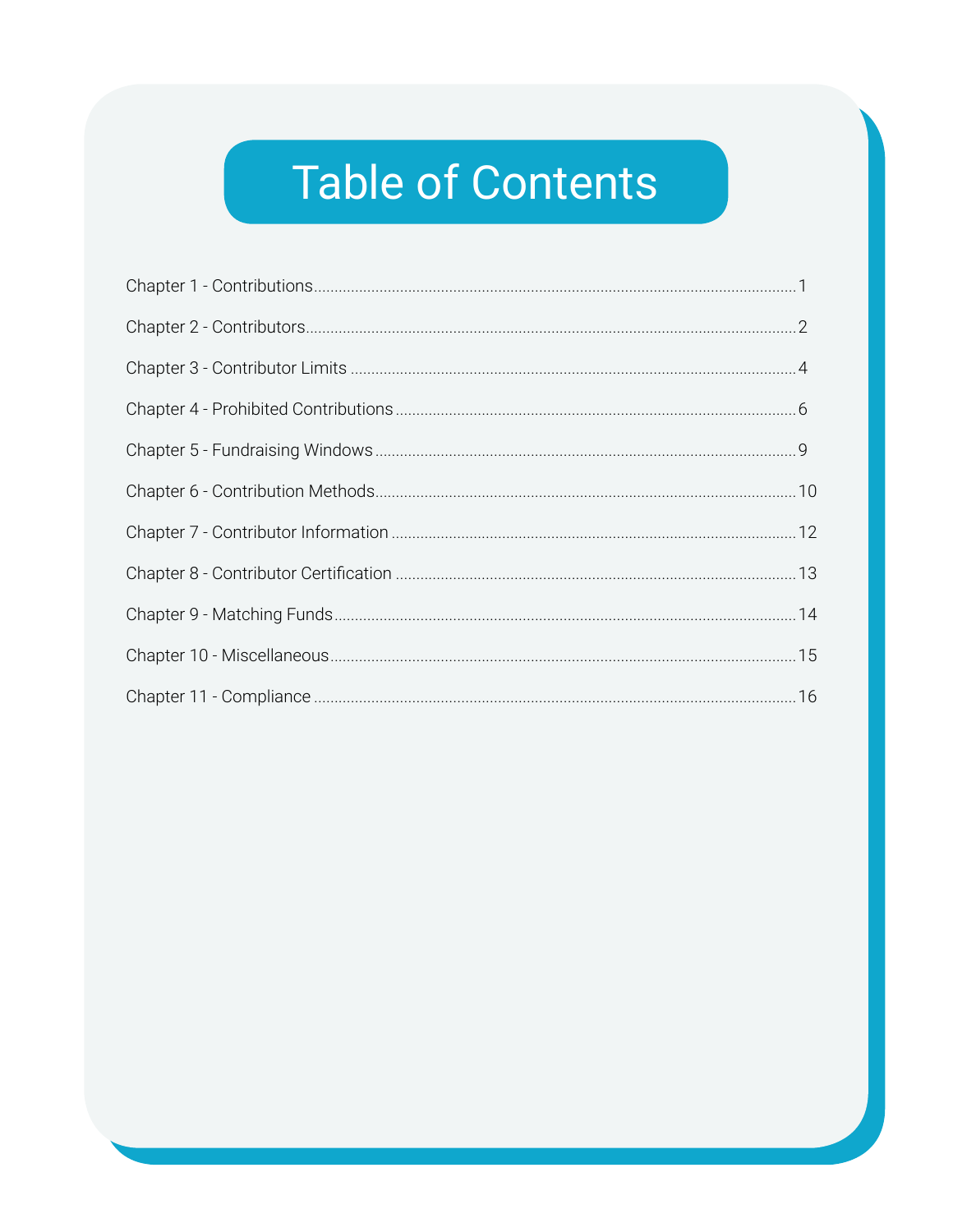### <span id="page-3-0"></span>1 Chapter One<br>Contributions **Contributions**

A contribution is a **monetary** payment made or **non-monetary** goods or services given to a candidate or committee for which you do not receive consideration of equal or greater value in return.<sup>1</sup>

In addition to cash, monetary contributions also include checks, credit card payments, electronic transfers, loans, and enforceable promises to make payments.

Examples of non-monetary contributions include food or beverages for a fundraising event, donated printing services, the reproduction or distribution of materials produced by a candidate, and a discount or rebate not extended to the general public. You must provide written documentation of the value of non-monetary contributions when requested by the recipient.<sup>2</sup> We encourage you to retain detailed records concerning non-monetary contributions.

Contributions do **not** include the following:

- **•** Volunteer personal time or services, unless you are an employer who pays an employee to spend more than 10 percent of the employee's compensated time in a month rendering services for political purposes; or
- **•** A fundraising event that is held in your home or office, that you pay for, and that costs, in total, \$500 or less.

<sup>1</sup> Cal. Gov't Code § 82015.

<sup>2</sup> Cal. Gov't Code § 84300(d).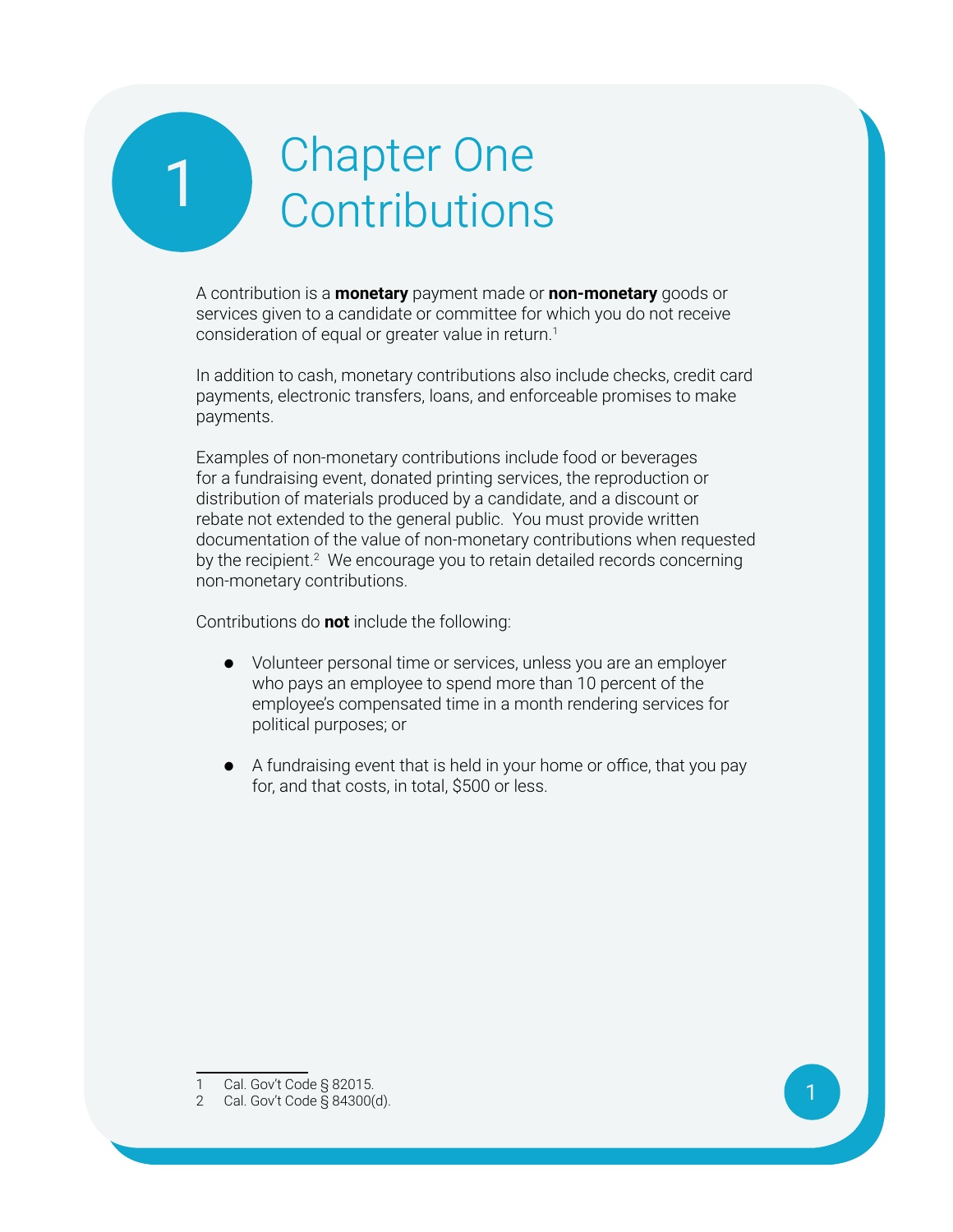### <span id="page-4-0"></span>2 Chapter Two<br>Contributors **Contributors**

Any person may be a contributor. State law defines a person as an individual, a business, or any other type of entity.3

Contributions from spouses are treated as separate contributions.<sup>4</sup> Contributions from children under the age of 18 are presumed to be contributions from their parents and are attributed one-half to each parent or entirely to a single custodial parent.<sup>5</sup>

In some circumstances, contributions from two or more persons must be "aggregated" and treated as having been made by a single person. $6$ In the table below, a person in Column A must be **aggregated** with the corresponding person in Column B:

| <b>Column A</b>   |        | <b>Column B</b>                                                                                                                                                                                                                                                             |
|-------------------|--------|-----------------------------------------------------------------------------------------------------------------------------------------------------------------------------------------------------------------------------------------------------------------------------|
| A person          | $^{+}$ | Another person who controls the first person's<br>contribution activity.                                                                                                                                                                                                    |
| A business entity | $^{+}$ | A person who participates in the business entity's<br>decision to make a contribution, is personally<br>prohibited from making the contribution, and<br>holds an ownership interest in the business entity<br>of at least 20%.                                              |
| A committee       | $^{+}$ | A person who participates in the committee's<br>decision to make a contribution, is personally<br>prohibited from making the contribution, and<br>provides (alone or in conjunction with other<br>similarly prohibited persons) at least 20% of the<br>committee's funding. |

(continued on following page)

<sup>3</sup> Cal. Gov't Code § 82047.

<sup>4</sup> LAMC § 49.7.5(A), Charter § 803(o).

<sup>5</sup> LAMC § 49.7.5(B), Charter § 803(o).

<sup>6</sup> LAMC § 49.7.4, Charter § 803(n).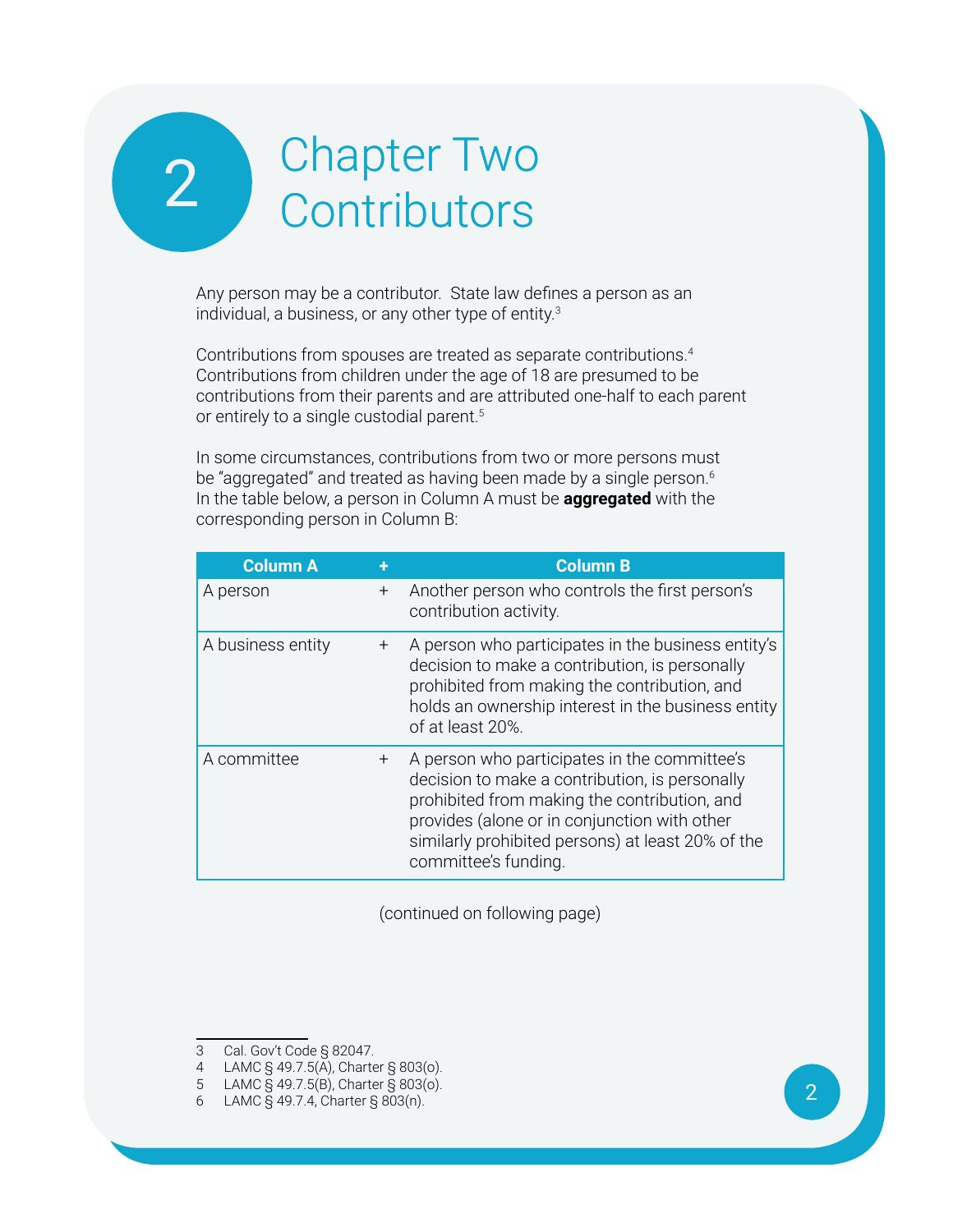#### Chapter Two - Contributors

| <b>Column A</b>          | ÷                | <b>Column B</b>                                                                                                                                                                                                                                                                                   |
|--------------------------|------------------|---------------------------------------------------------------------------------------------------------------------------------------------------------------------------------------------------------------------------------------------------------------------------------------------------|
| A sponsored<br>committee | $^{+}$           | Its sponsoring organization (see Gov't Code §<br>82048.7).                                                                                                                                                                                                                                        |
| An entity                | $+$              | Another entity that shares a majority of the first<br>entity's board of directors.                                                                                                                                                                                                                |
| An entity                | $^{+}$           | Another entity that shares a majority of the first<br>entity's officers (excluding officers who serve<br>only as board members).                                                                                                                                                                  |
| A corporation or LLC     | $+$              | Another corporation or LLC that shares the<br>same majority shareholders or members as or<br>holds a majority of the voting rights in the first<br>corporation or LLC.                                                                                                                            |
| A corporation            | $^{+}$           | Another corporation in a parent-subsidiary<br>relationship with the first corporation, if at least<br>one of the corporations is not publicly traded.                                                                                                                                             |
| An individual            | $^{+}$           | A corporation, LLC, firm, joint venture, syndicate,<br>business trust, company, or other business entity<br>(other than a sole proprietorship or a general or<br>limited partnership), in which the individual owns<br>an investment of at least 50% or holds a majority<br>of the voting rights. |
| An individual            | $\boldsymbol{+}$ | A sole proprietorship owned by the individual.                                                                                                                                                                                                                                                    |
| A general partner        | $^{+}$           | A general or limited partnership in which the<br>general partner owns an investment of at least<br>50% or holds a majority of the voting rights.                                                                                                                                                  |

The total amount in contributions from aggregated persons is subject to the lowest applicable contribution limit. If one person is prohibited from making a contribution, then all persons aggregated with that person are also prohibited.

A campaign or a member of the Ethics Commission staff may contact you during or after an election and ask you to complete a written form that helps determine whether your contribution should be aggregated with another person's contribution.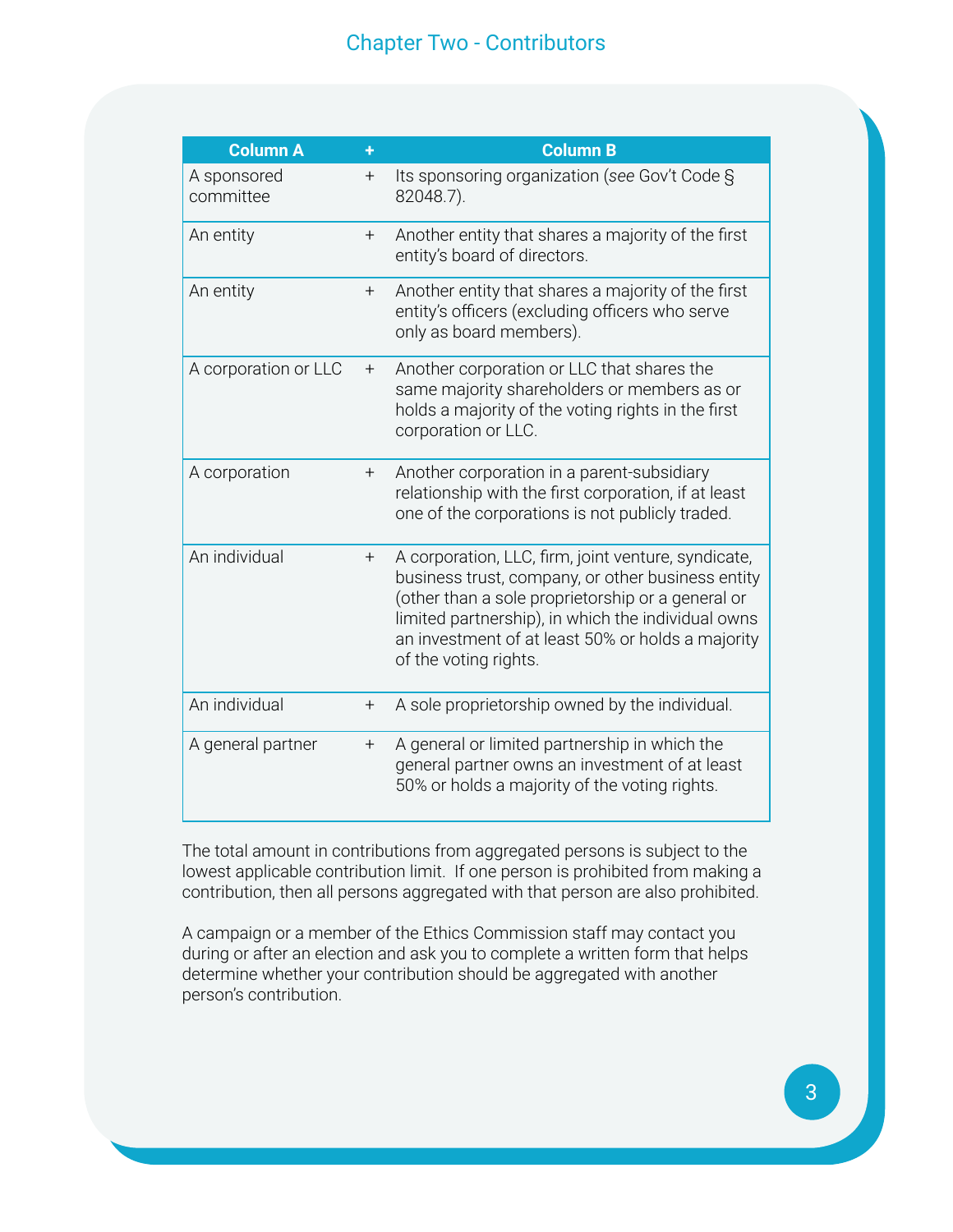## <span id="page-6-0"></span>3 Chapter Three Chapter Three<br>Contributor Limits

#### **A. Campaign Committees**

City law limits the amount that a single person may contribute to a single candidate in a single election. A primary and a general are considered separate elections. The contribution limits are adjusted periodically to reflect changes in the Consumer Price Index, and the Ethics Commission publishes updated limits every March.<sup>7</sup>

| <b>Per-Person Contribution Limits</b><br><b>2022 Regular Elections</b> |                    |  |
|------------------------------------------------------------------------|--------------------|--|
| Office                                                                 | Per-Election Limit |  |
| City Council                                                           | \$800              |  |
| Mayor, City Attorney, Controller                                       | \$1,500            |  |
| LAUSD.                                                                 | \$1,300            |  |

#### **Example:**

You contribute \$800 to City Council Candidate Juniper's campaign committee in the primary election. If Candidate Juniper advances to the general election, you may contribute another \$800 to her general election committee.

#### **Example:**

You contribute \$1,300 to LAUSD Candidate Cedar's primary election committee. After the election, Candidate Cedar holds a fundraiser to retire campaign debt from his primary election. You may not make any additional contributions because you have already contributed the maximum allowed for the primary election.

7 LAMC § 49.7.3.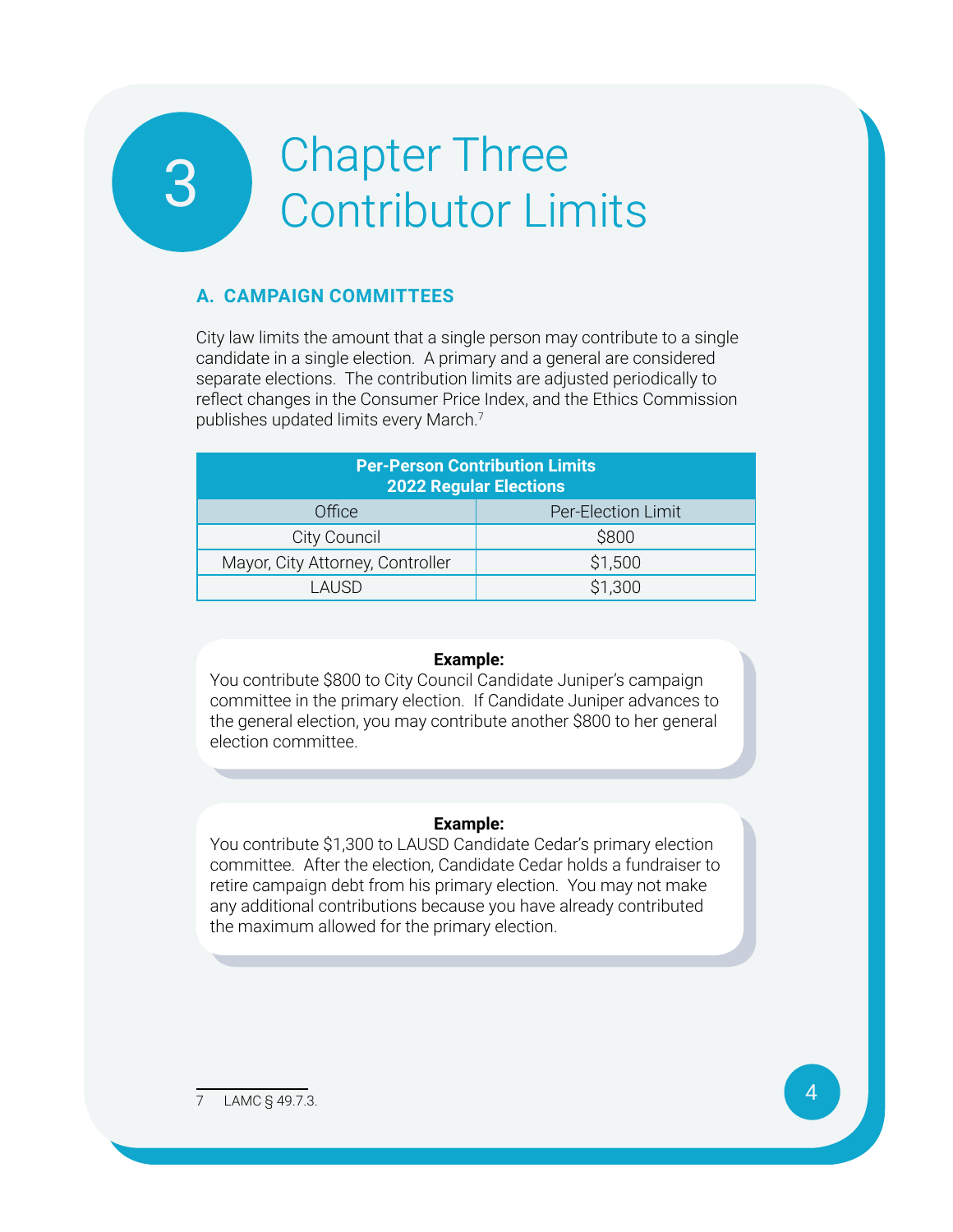#### **B. Officeholder and Legal Defense Committees**

Similar limits apply to the amount that a person may give to a City officeholder or legal defense committee on a fiscal-year basis. The City's fiscal year begins on July 1 and ends on June 30.

| <b>Per-Person Contribution Limits</b><br><b>Fiscal Year 2020-21</b> |                   |  |
|---------------------------------------------------------------------|-------------------|--|
| <b>City Committee</b>                                               | Fiscal-Year Limit |  |
| Officeholder (City Council)                                         | \$800             |  |
| Officeholder (Mayor, City Attorney, Controller)                     | \$1,600           |  |
| Legal Defense (any City candidate/officeholder)<br>\$1,600          |                   |  |

The City does not govern these types of committees for LAUSD, unless they are used to retire campaign debt. In that case, the LAUSD campaign contribution limit applies.

#### **Example:**

Candidate Sequoia was recently elected to the City Council. You contributed \$800 to his primary campaign and \$800 to his general campaign. Upon being sworn in, Councilmember Sequoia opened an officeholder committee to pay for expenses related to carrying out the duties of his office. You may contribute up to \$800 per fiscal year to Councilmember Sequoia's officeholder committee.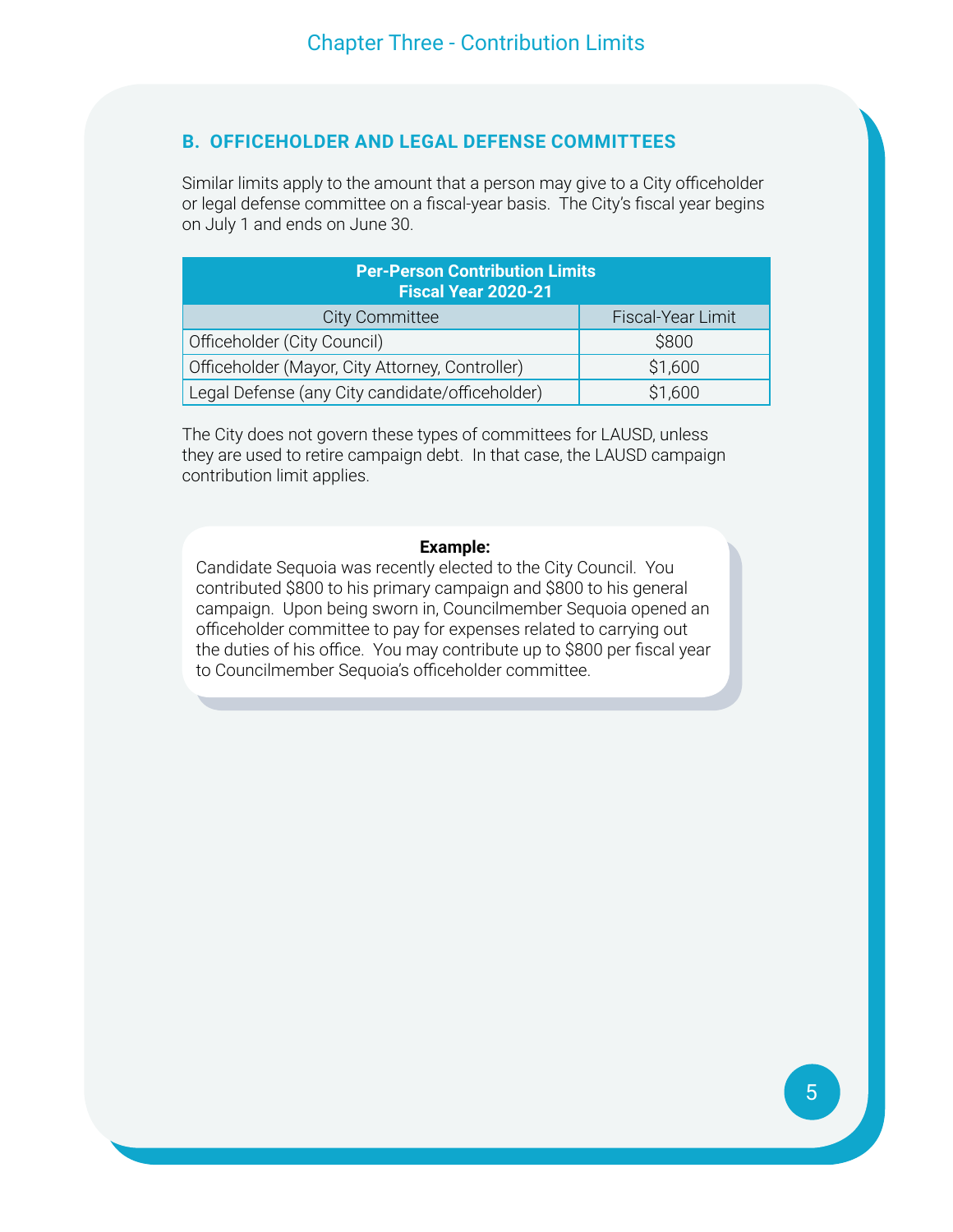### <span id="page-8-0"></span>**Chapter Four** Chapter Four<br>Prohibited Contributions

Contributions are prohibited when made under certain circumstances or by certain contributors.

#### **A. City Elections**

|                       | <b>Prohibited Contributions</b><br><b>City Elections</b>                                                                                                                                                                                                                                                                                                                                                                                                                                                                                                                                                                                            |
|-----------------------|-----------------------------------------------------------------------------------------------------------------------------------------------------------------------------------------------------------------------------------------------------------------------------------------------------------------------------------------------------------------------------------------------------------------------------------------------------------------------------------------------------------------------------------------------------------------------------------------------------------------------------------------------------|
| Circumstance          |                                                                                                                                                                                                                                                                                                                                                                                                                                                                                                                                                                                                                                                     |
| Money Laundering      | You cannot make a contribution in someone else's<br>name, reimburse someone for a contribution, or be<br>reimbursed for a contribution made in your name.                                                                                                                                                                                                                                                                                                                                                                                                                                                                                           |
| Quid Pro Quo          | You cannot make or offer to make a political<br>contribution in exchange for an official action.                                                                                                                                                                                                                                                                                                                                                                                                                                                                                                                                                    |
| City Buildings        | You cannot make or deliver a contribution in City<br>Hall, a room or building that the City owns, or a<br>room or building that the City pays for or uses that<br>is occupied by a City official or employee in the<br>discharge of City duties. This does not apply to a<br>City room or building that is available to the public<br>for organized campaign activities, unless it violates<br>the City law regarding the misuse of City positions<br>or resources. A contribution sent by mail is not<br>prohibited if it is forwarded to the candidate, the<br>candidate's treasurer, or the candidate's committee<br>within seven business days. |
| <b>City Employees</b> | Candidates for City office cannot knowingly solicit<br>contributions from City officers or employees,<br>including commissioners, except in very limited<br>scenarios.                                                                                                                                                                                                                                                                                                                                                                                                                                                                              |

 $Footnotes<sup>8, 9, 10, 11</sup>$ 

<sup>8</sup> Money Laundering: Charter § 470(k); Cal. Gov't Code § 84301.

<sup>9</sup> Quid Pro Quo: LAMC § 49.5.5(C); Cal. Pen. Code § 85.

<sup>10</sup> City Buildings: LAMC § 49.7.11(B)(2); LAMC § 49.7.11(B)(2)(a); LAMC § 49.7.11(B)(2)(b).

<sup>11</sup> City Employees: Cal. Gov't Code § 3205; LAMC § 49.7.11(B)(1).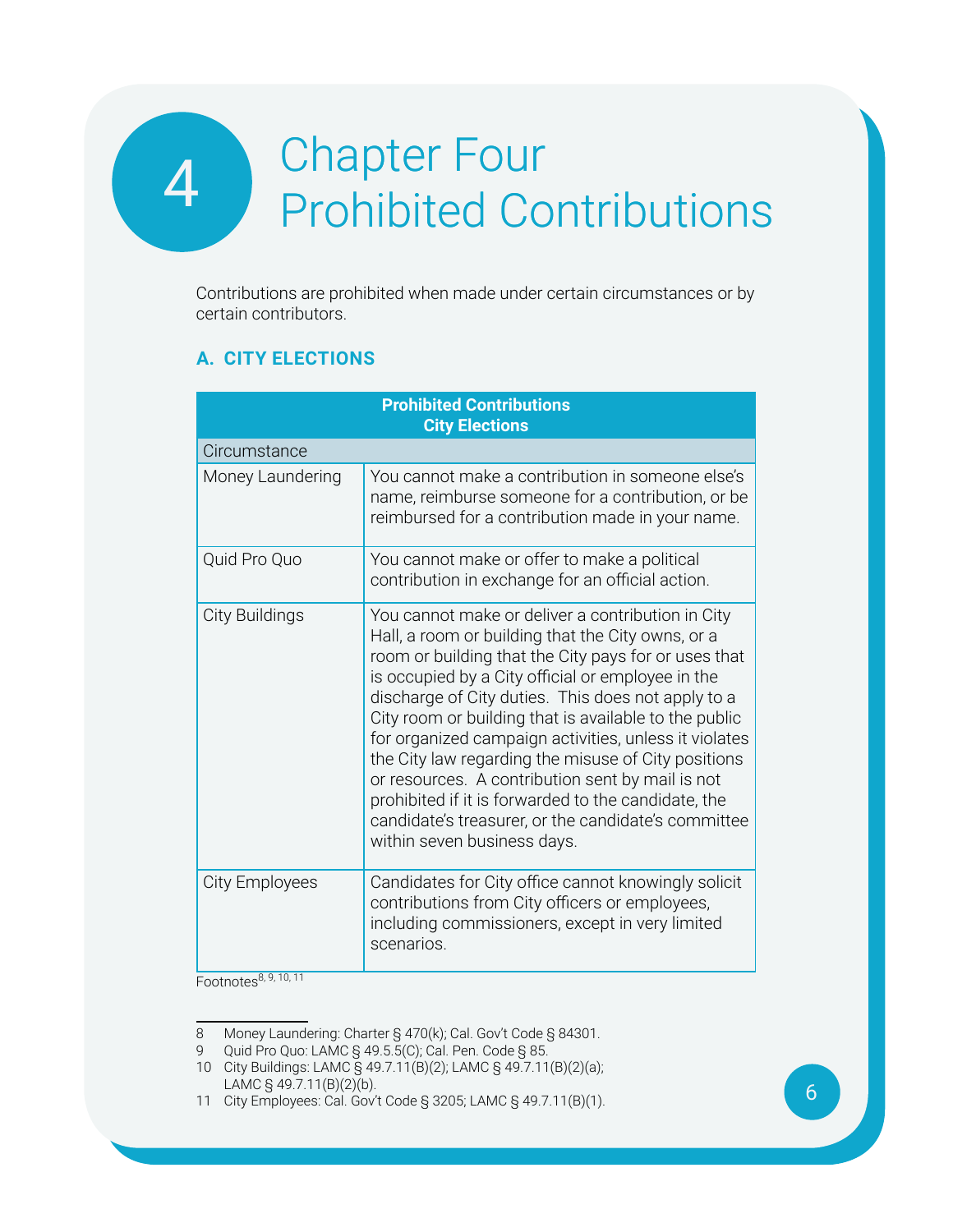| <b>Prohibited Contributions</b><br><b>City Elections</b> |                                                                                                                                                                                                                                                                                                                                                                                                                                                                                                                               |  |
|----------------------------------------------------------|-------------------------------------------------------------------------------------------------------------------------------------------------------------------------------------------------------------------------------------------------------------------------------------------------------------------------------------------------------------------------------------------------------------------------------------------------------------------------------------------------------------------------------|--|
| Contributor                                              |                                                                                                                                                                                                                                                                                                                                                                                                                                                                                                                               |  |
| Foreign National                                         | Federal law prohibits foreign nationals from<br>contributing to political campaigns. This applies<br>to a person who is not a citizen of the United<br>States of America, a person who does not have<br>legal permanent residency status, a foreign<br>corporation or partnership, and an organization<br>that has a foreign country as its principal place<br>of business. A U.S. subsidiary of a foreign or<br>U.S. corporation that is owned by a foreign<br>national also may be prohibited from making<br>contributions. |  |
| National Bank or Federal<br>Corporation                  | Federal law prohibits national banks and federal<br>corporations from contributing to political<br>campaigns.                                                                                                                                                                                                                                                                                                                                                                                                                 |  |
| Lobbyist or Lobbying Firm                                | A lobbyist or lobbying firm is prohibited from<br>making a contribution to a City candidate if the<br>lobbyist or lobbying firm is registered or required<br>to be registered to lobby either the office the<br>candidate seeks or the candidate's current City<br>agency.                                                                                                                                                                                                                                                    |  |
| <b>Bidder or Contractor</b>                              | City bidders, contractors, subcontractors,<br>underwriters, and principals associated with<br>certain contracts valued at \$100,000 or more are<br>prohibited from making campaign contributions<br>to and engaging in prohibited fundraising for<br>certain City candidates and officeholders.                                                                                                                                                                                                                               |  |
| Developer                                                | Beginning with the 2022 general elections,<br>restricted developers and principals associated<br>with an application for a significant planning<br>entitlement (as defined by law) are prohibited<br>from making contributions to City candidates<br>and officeholders.                                                                                                                                                                                                                                                       |  |

Footnotes<sup>12, 13, 14, 15, 16</sup>

<sup>12</sup> Foreign National: 52 U.S. Code § 30121(a); 11 CFR § 110.20.

<sup>13</sup> National Bank or Federal Corporation: 52 U.S. Code § 30118(a).

<sup>14</sup> Lobbyist or Lobbying Firm: Charter § 470(c)(11).

<sup>15</sup> Bidder or Contractor: Charter §§ 470(c)(12), 609(e); LAMC §§ 49.7.35, 49.7.36.

<sup>16</sup> Developer: LAMC § 49.7.37.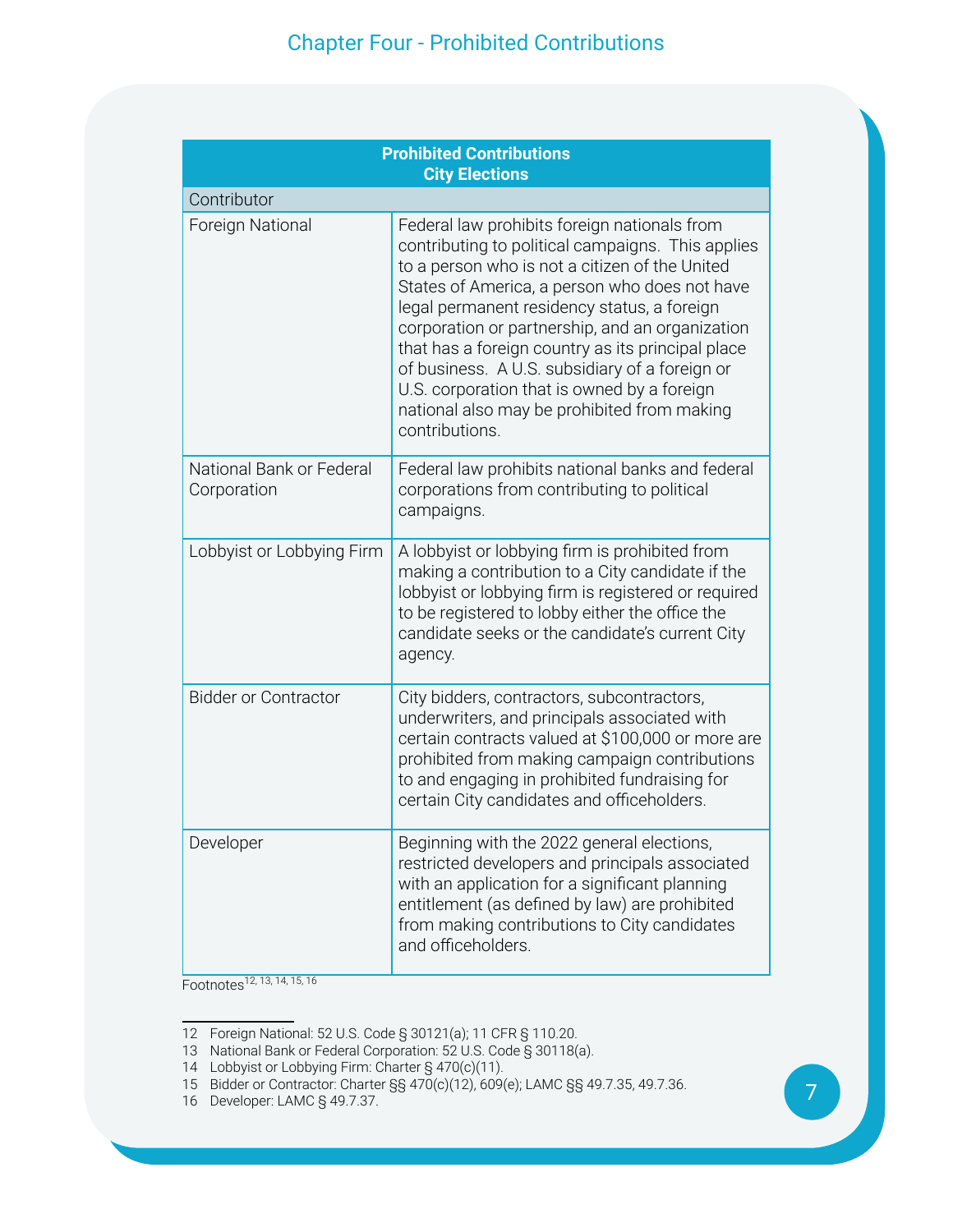#### **B. LAUSD ELECTIONS**

|                                                | <b>Prohibited Contributions</b><br><b>LAUSD Elections</b>                                                                                                                                                                                                                                                                                                                                                                                                                                                                  |
|------------------------------------------------|----------------------------------------------------------------------------------------------------------------------------------------------------------------------------------------------------------------------------------------------------------------------------------------------------------------------------------------------------------------------------------------------------------------------------------------------------------------------------------------------------------------------------|
| Circumstance                                   |                                                                                                                                                                                                                                                                                                                                                                                                                                                                                                                            |
| Money Laundering                               | You cannot make a contribution in someone else's<br>name, reimburse someone for a contribution, or be<br>reimbursed for a contribution you make.                                                                                                                                                                                                                                                                                                                                                                           |
| Quid Pro Quo                                   | You cannot make or offer to make a political<br>contribution in exchange for a vote or non-vote.                                                                                                                                                                                                                                                                                                                                                                                                                           |
| <b>LAUSD Facilities</b>                        | An LAUSD facility may not be used, except by lawful<br>lease or permit, to promote a candidate.                                                                                                                                                                                                                                                                                                                                                                                                                            |
| <b>LAUSD Employees</b>                         | LAUSD resources may not be used to advocate for or<br>against a candidate or ballot measure. An employee<br>organization may, on LAUSD property, solicit and<br>receive contributions from an employee member<br>during non-working hours to support or defeat a<br>ballot measure.                                                                                                                                                                                                                                        |
| Contributor                                    |                                                                                                                                                                                                                                                                                                                                                                                                                                                                                                                            |
| Foreign National                               | Federal law prohibits foreign nationals from<br>contributing to political campaigns. This applies to<br>a person who is not a citizen of the United States<br>of America, a person who does not have legal<br>permanent residency status, a foreign corporation or<br>partnership, and an organization that has a foreign<br>country as its principal place of business. A U.S.<br>subsidiary of a foreign or U.S. corporation that is<br>owned by a foreign national also may be prohibited<br>from making contributions. |
| National Bank or<br><b>Federal Corporation</b> | Federal law prohibits national banks and federal<br>corporations from contributing to political<br>campaigns.                                                                                                                                                                                                                                                                                                                                                                                                              |

Footnotes17, 18, 19,20, 21, 22

**You should never be coerced into making a political contribution.** If you are pressured or threatened, if you believe that you will receive an impermissible benefit in exchange for your contribution, or if you are asked to make a prohibited contribution, please contact the Ethics Commission.

<sup>17</sup> Money Laundering: Charter § 803(j); Cal. Gov't Code § 84301.

<sup>18</sup> Quid Pro Quo: Cal. Pen. Code § 85.

<sup>19</sup> LAUSD Facilities: Cal. Ed. Code §§ 7054-7055; LAUSD Board Rule 1267.

<sup>20</sup> LAUSD Employees: Cal. Ed. Code §§ 7054-7055; LAUSD Board Rule 1267.

<sup>21</sup> Foreign National: 52 U.S. Code § 30121(a); 11 CFR § 110.20.

<sup>22</sup> National Bank or Federal Corporation: 52 U.S. Code § 30118(a).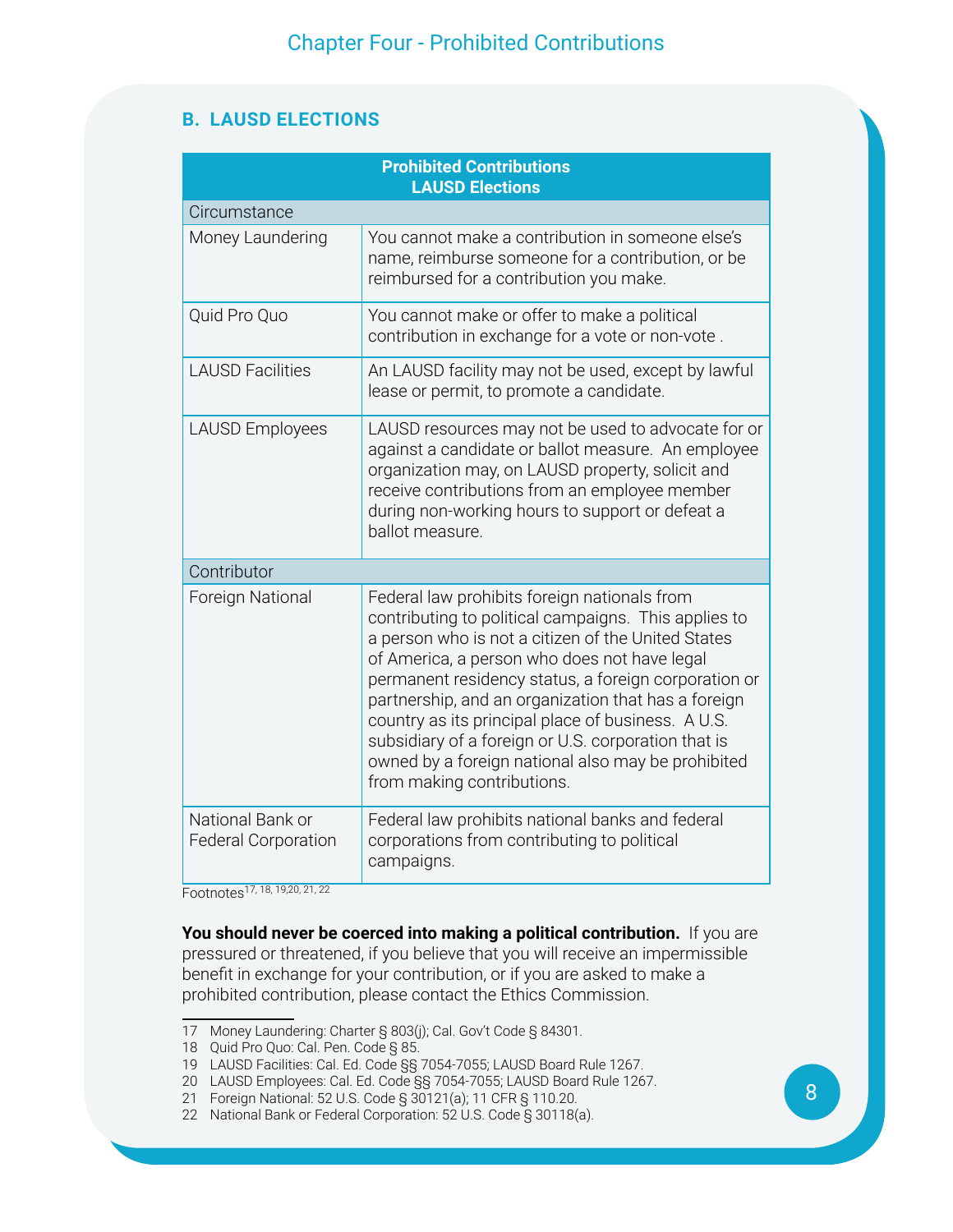## <span id="page-11-0"></span>**Chapter Five** Chapter Five<br>Fundraising Windows

The 2022 primary election is scheduled for June 7, and the general election is scheduled for November 8.

Candidates cannot begin to solicit or receive campaign contributions until the fundraising window opens. The fundraising windows for the 2022 elections are scheduled to open on the dates in the table below.

| <b>Fundraising Windows</b><br><b>2022 Regular Elections</b> |                     |  |
|-------------------------------------------------------------|---------------------|--|
| Office                                                      | <b>Opening Date</b> |  |
| Mayor, City Attorney, Controller                            | March 8, 2020       |  |
| City Council                                                | September 8, 2020   |  |
| I AUSD                                                      | September 8, 2020   |  |

For City candidates, the fundraising window remains open for 12 months after the general election.<sup>23</sup> For LAUSD candidates, the fundraising window remains open for nine months after the date of the specific election.<sup>24</sup>

Post-election contributions may only be used to retire campaign debt. Contribution limits and prohibitions apply to all campaign fundraising and debt.

#### **Example:**

You make a \$500 contribution to the general election campaign of City Council Candidate Redwood. After the election, Councilmember Redwood continues to raise funds to pay off campaign debt incurred during the general election. Because the per-person contribution limit is \$800 per election, you may contribute up to \$300 to Councilmember Redwood's campaign committee until 12 months after the election.

23 LAMC § 49.7.10(C).

<sup>24</sup> Charter § 803(q).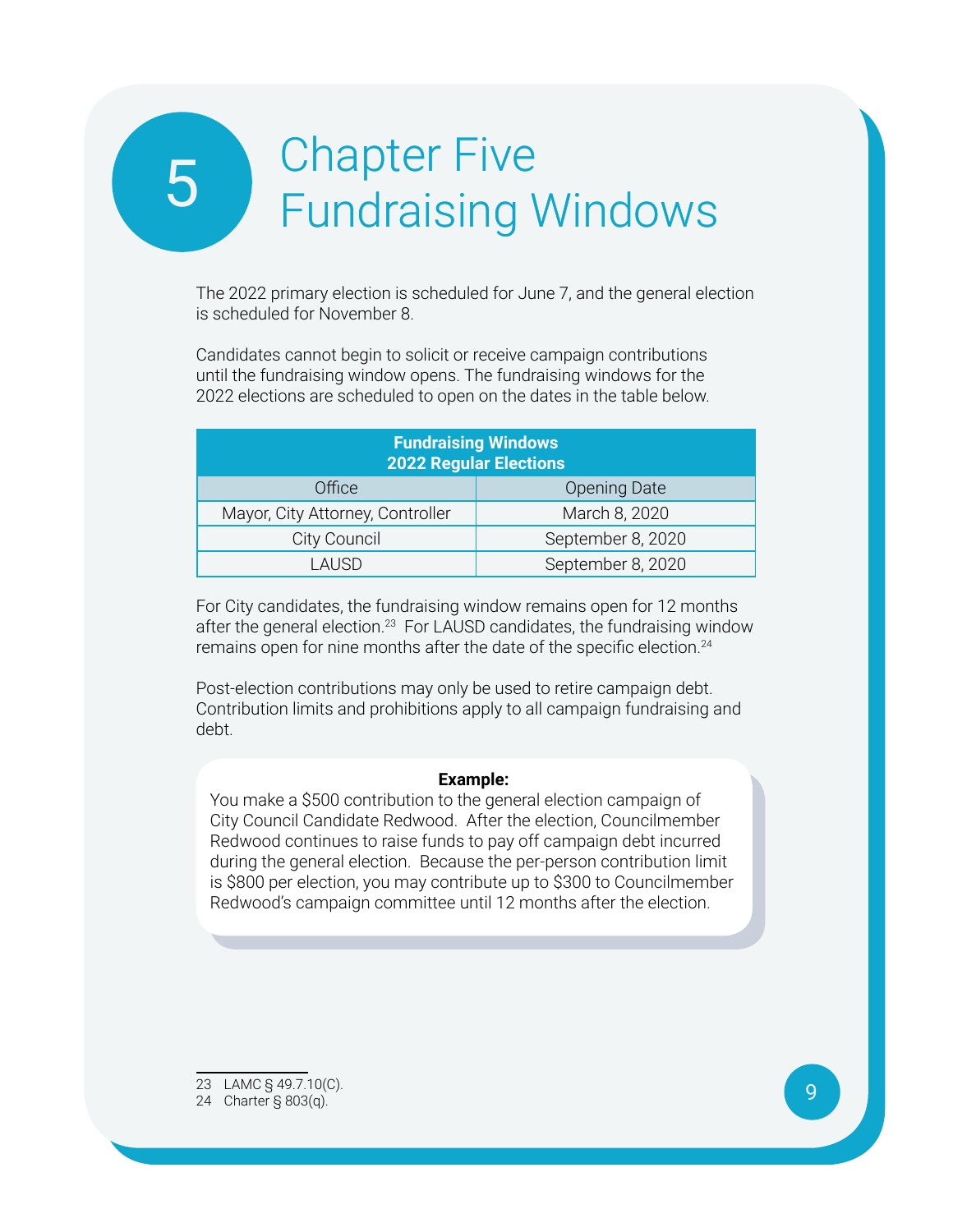### <span id="page-12-0"></span>**Chapter Six** Chapter Six<br>Contribution Methods

You may make contributions using any of the methods described below. We encourage you to retain documentation of your contributions.

**• Cash.** You may not make a cash contribution of more than \$30 per candidate, per election.25

#### **Example:**

Multiple candidates are running for Mayor in the 2022 elections. You may contribute \$30 in cash to each candidate running in the primary. If no one wins in the primary, you may again contribute \$30 in cash to each candidate who advances to the general election.

- **• Cashier's check or money order.** Cashier's checks and money orders may only be used to make contributions totaling \$99.99 or less.26
- **Checking account.** A contribution made by check may only be attributed to a person whose name is imprinted on the check. If a check has the name of more than one individual imprinted on it, the contribution will be attributed to the individual who signs it, unless a document stating otherwise accompanies the check and is signed by every individual to whom the contribution is being attributed. If more than one individual whose name is imprinted on the check signs it, the contribution will be attributed to each signer equally, unless a document stating otherwise accompanies the check and is signed by every individual who signed the check. $27$

<sup>25</sup> Charter §§ 470(d), 803(d).

<sup>26</sup> Cal. Gov't Code § 84300(c).

<sup>27</sup> 2 CCR § 18533(a).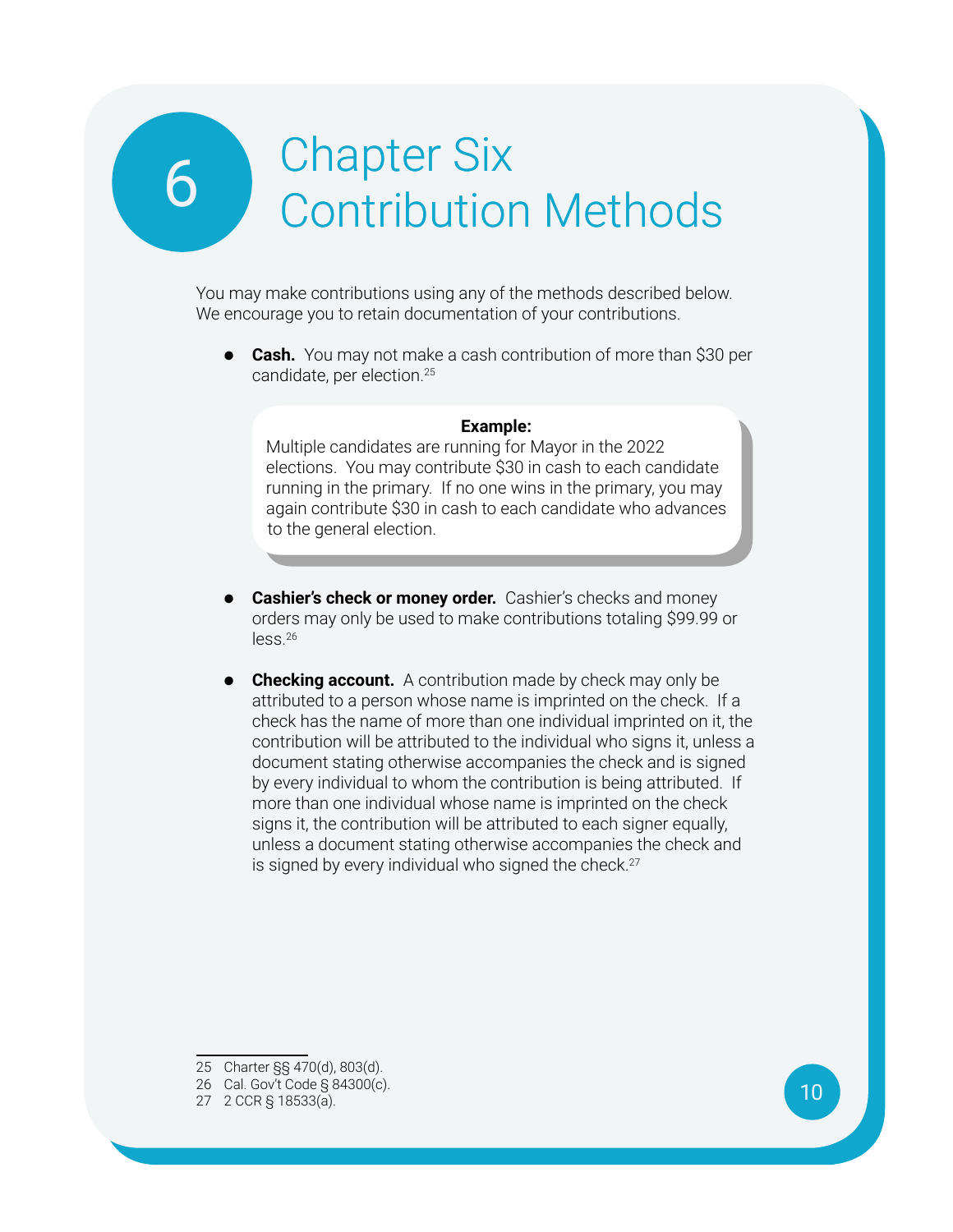**• Credit card.** If you contribute by credit card, you must disclose to the campaign committee whether you are making the contribution with a personal or business credit card.

#### **Example:**

You contribute \$1,000 via credit card to LAUSD Candidate Aspen's general election committee. You inform the campaign that your contribution is being made with the business credit card used by your sole proprietorship. Because of the \$1,300 per-person contribution limit—and the fact that contributions from you and your sole proprietorship must be aggregated—additional contributions from you and your sole proprietorship to Candidate Aspen's general election committee may not exceed \$300 in total.

**Text message.** You may not make a contribution of more than \$30 per candidate, per election to a City candidate via short message service, multimedia messaging service, or another text messaging technology.28

You may not make a contribution with cryptocurrency.<sup>29</sup>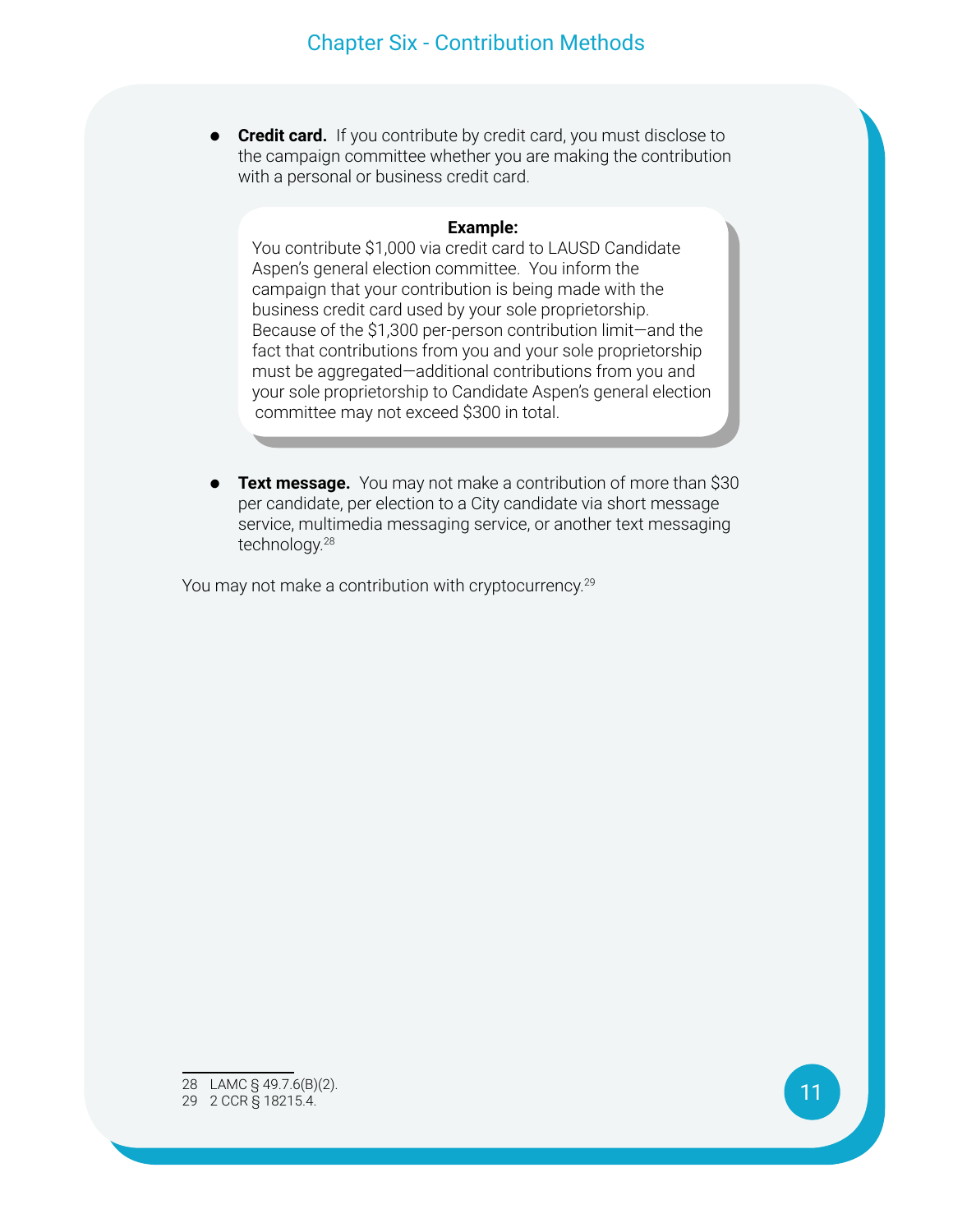### <span id="page-14-0"></span>**Chapter Seven** Chapter Seven<br>Contributor Information

Campaigns are required to collect information from you every time you make a contribution. Your contribution cannot be deposited into the campaign checking account until the campaign has obtained the following information from you:30

#### **A. Na me**

This must be your own legal name.

#### **B. Address**

This must include street address and unit number (if applicable), city, state, and zip code. A post office box or business service center box may not be used. Your residence address is required for matching funds purposes (see below).

#### **C. Job Title and Employer**

A professional field (sales, education, entertainment, software, etc.) does not qualify as a job title. If you are retired or a homemaker, you may identify that as your job title. If you are self-employed, you must include the name of your business (it is not sufficient to report yourself as "selfemployed").

#### **Example:**

You are a tutor who owns a business called A+ Tutoring Services, and you make a contribution to City Attorney Candidate Oak. You may identify yourself to Candidate Oak's campaign as a tutor, teacher, educator, or similar title who is employed by A+ Tutoring Service. You may not list your job title as "education" or "teaching," and you may not list your title or employer as "self-employed."

<sup>30</sup> Charter § 803(r)(2); LAMC § 49.7.16(A).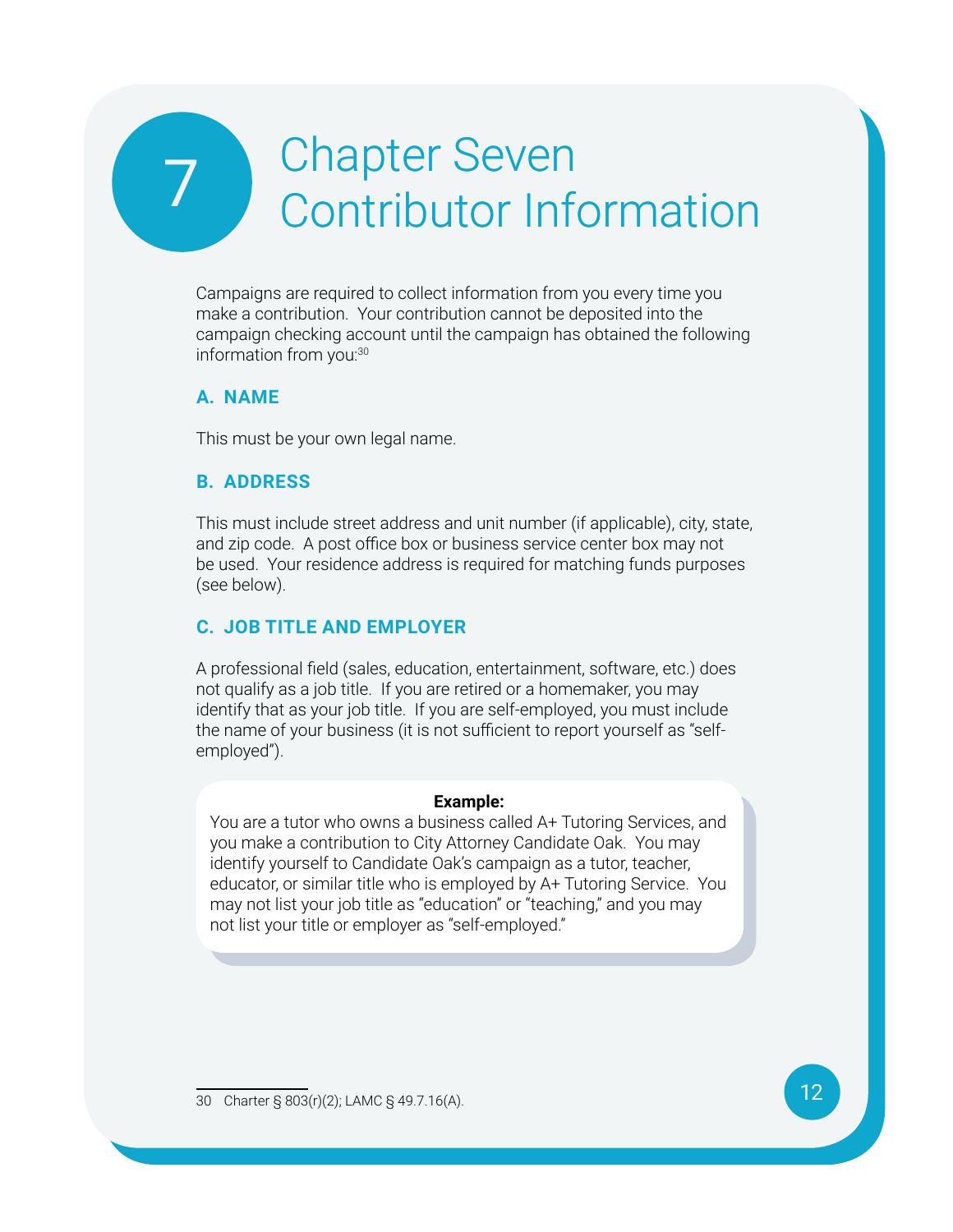### <span id="page-15-0"></span>8 Chapter Eight<br>Contributor Co Contributor Certification

In addition to the information above, City campaigns are required to obtain a certification that the contribution complies with the law.<sup>31</sup> For every City contribution, you will be asked to certify the following under penalty of perjury:

- **•** The information regarding address, job title, and employer is correct;
- **•** Whether the contribution is being made with business or personal funds;
- **•** Whether the address is the contributor's residence address (for individuals);
- **•** The contribution is not being made under a false name;
- **•** The contribution is not being made under someone else's name;
- **•** The contribution does not cause you to cumulatively or in the aggregate exceed the applicable contribution limit;
- **•** The contribution has not been and will not be reimbursed;
- **•** The contribution is from a United States citizen or a lawfully admitted permanent resident;
- **•** The contribution is not from a lobbyist or lobbying firm that is prohibited from making it;
- **•** The contribution is not from a bidder, subcontractor, principal, or underwriting firm that is prohibited from making it; and
- **•** The contribution is not from a restricted developer or principal (beginning with the 2022 general elections).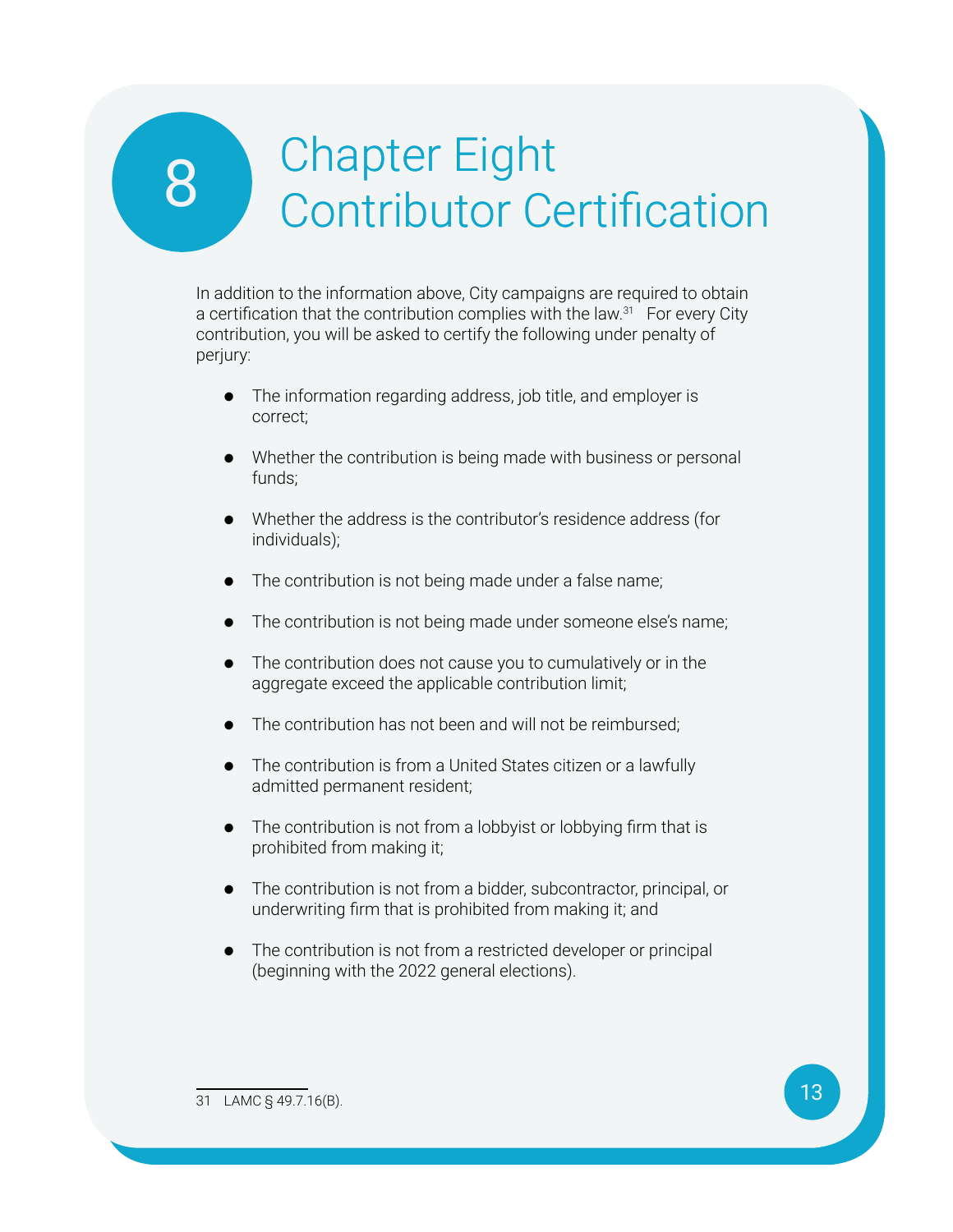### <span id="page-16-0"></span>**Chapter Nine** Chapter Nine<br>Matching Funds

The City administers a matching funds program to help qualified candidates finance their campaigns without having to rely on large contributions or excessive fundraising. This program was enacted by City voters for City candidates and is not available to LAUSD candidates.

Candidates must meet specific qualification criteria before they are eligible to receive public funding. These criteria include raising a threshold amount of qualified contributions from individuals residing in the City and receiving contributions of at least \$5 from 100 individuals residing in the City or, for City Council candidates, the council district.<sup>32</sup>

For the 2022 elections, up to \$114 per contributor may be matched for City Council candidates, and up to \$214 per contributor may be matched for Mayoral, City Attorney, and Controller candidates.<sup>33</sup> Qualified contributions are matched at a 6-to-1 rate, which means that the City will provide \$684 as a match to a qualified contribution of \$114 and \$1,284 as a match to a qualified contribution of \$214.

To use your contribution for matching funds purposes, a campaign must obtain your residence address and your contributor certification.<sup>34</sup>

#### **Example:**

Candidate Birch is running for City Council in your district and is participating in the matching funds program. You make a qualified contribution of \$100 to Candidate Birch's campaign. You inform the committee of your residence address, and you give the committee a signed contributor certification. The City provides Candidate Birch with \$600 in public funds as a match to your contribution.

#### **Example:**

Same scenario as above, except your contribution is \$500. The City provides Candidate Birch with \$684 in public funds as a match to your contribution because, for City Council candidates, the program matches up to \$114 per qualified contributor.

<sup>32</sup> LAMC § 49.7.24(C)(2).

<sup>33</sup> LAMC § 49.7.24(C)(1).

<sup>34</sup> LAAC § 24.32(b)(2)(A).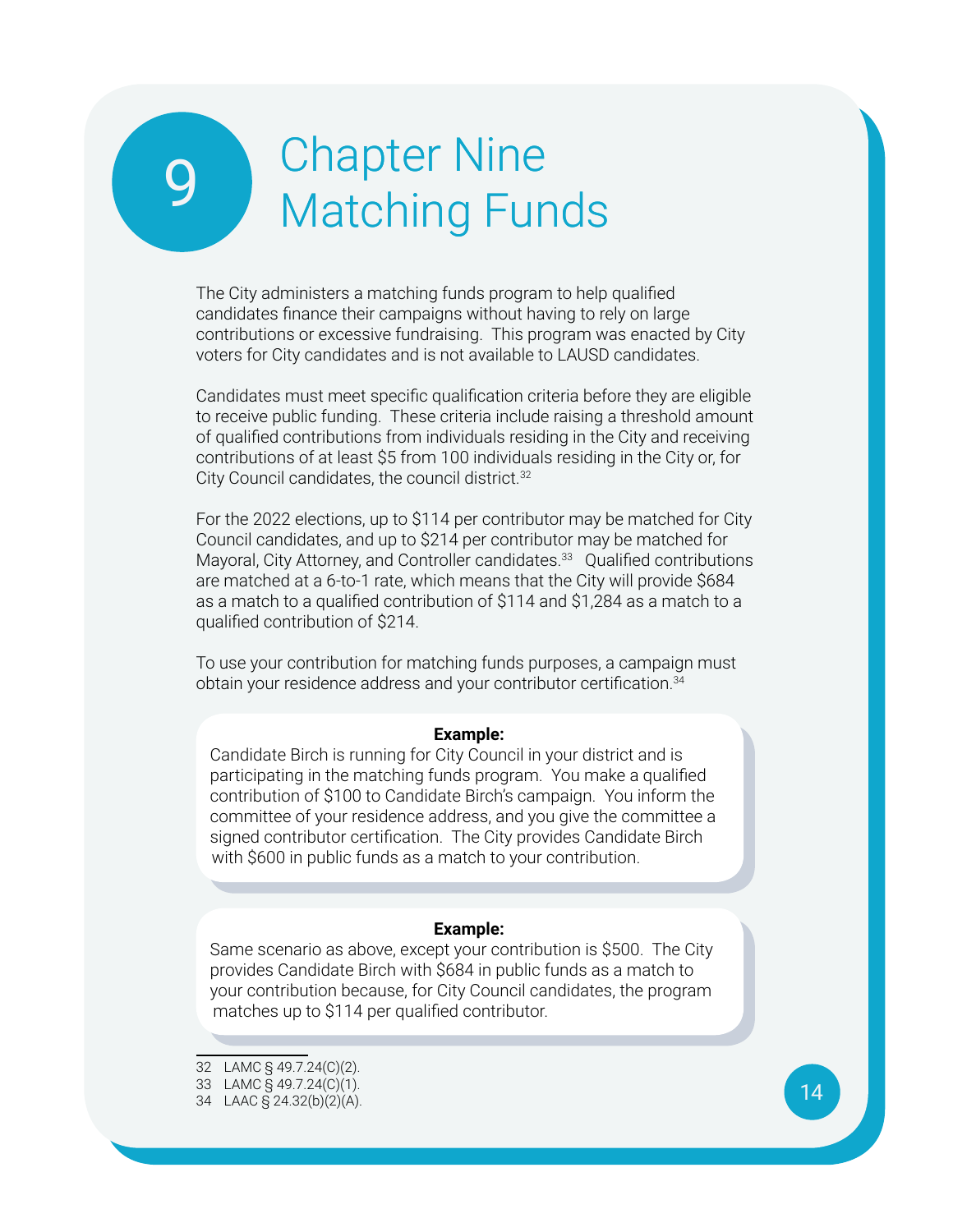# <span id="page-17-0"></span>10 Chapter Ten Chapter Ten<br>Miscellaneous

There are other laws that may affect you as a contributor. If any of the following apply to you, please contact the Ethics Commission for guidance.

#### **A. Major Donor**

If your contributions to state and local candidates total \$10,000 or more in a calendar year, you must file a Major Donor Committee Campaign Statement (California Form 461). The deadline and filing method for this statement depends on the types and timing of contributions you have made.<sup>35</sup> Once you become a major donor, you may be required to file a 24-hour/10-day Contribution Report (California Form 497) within 24 hours if you make contributions totaling \$1,000 or more to a single candidate on the date of or in the 90 days before an election.36

#### **B. Independent Expenditures**

If you make or incur expenses independently of a candidate in an attempt to influence an election, you may be required to disclose your activity by filing an Independent Expenditure Communication Notification (Form 57).<sup>37</sup> You may also be required to file a 24-hour Independent Expenditure Report (California Form 496).<sup>38</sup> Both forms must be filed within 24 hours if required on the date of or in the 90 days before an election. In addition, you must include specific disclaimers in your political communications.<sup>39</sup> Expenditures made at the behest of or in coordination with a candidate or a candidate's agent are not independent expenditures. Instead, they are non-monetary contributions that are subject to the contribution limits.40

#### **C. Gifts**

If you intend to give a gift to a City or LAUSD candidate, you may be subject to limits, depending on your relationship to the recipient and the value of the gift.

<sup>35</sup> 2 CCR § 18427.1(b).

<sup>36</sup> Cal. Gov't Code § 84203; 2 CCR § 18427.1(b).

<sup>37</sup> LAMC § 49.7.31(C).

<sup>38</sup> Cal. Gov't Code § 82036.5.

<sup>39</sup> LAMC §§ 49.7.31, 49.7.33; Charter §§ 803(s).

<sup>40</sup> LAMC §§ 49.7.2(A), 49.7.2(L); Charter §§ 803(a)(1)(A), 803(a)(5).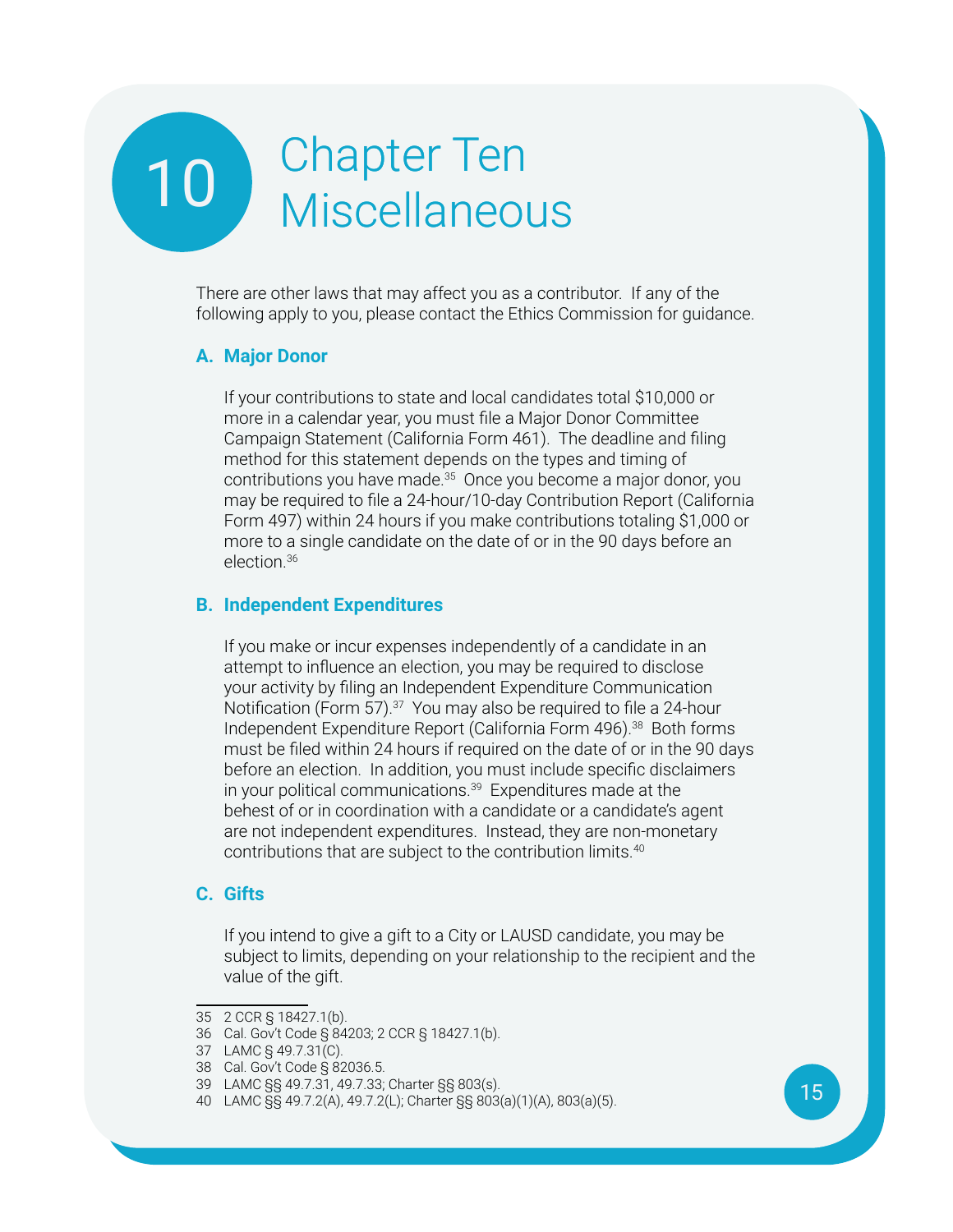# <span id="page-18-0"></span>11 Chapter Eleven **Compliance**

The Ethics Commission is required to investigate potential violations of City and LAUSD campaign finance laws.41

A person who violates the laws—or aids or abets another person in violating the laws—is subject to administrative, civil, and criminal enforcement.<sup>42</sup> The Ethics Commission may impose administrative penalties of the greater of \$5,000 per violation or three times the amount that was improperly contributed, spent, or reported.<sup>43</sup> Enforcement orders imposed by the Ethics Commission may be viewed at ethics.lacity.org/ data/more/enforcement-orders/.

Anyone may file a complaint regarding possible violations of the campaign finance laws. Complaints are confidential to the extent permitted by law and may be submitted anonymously. The more detail you provide, the more likely it is that the Ethics Commission will be able to effectively investigate your complaint. You may submit a complaint in the following ways.

> ethics.lacity.org/enforcement/#reportaviolation (800) 824-4825 (213) 978-1999

> > ethics.commission@lacity.org

200 N. Spring Street Suite 2410 Los Angeles, CA 90012

41 Charter § 706.

<sup>42</sup> LAMC § 49.7.38, Charter §§ 470(o), 803(v).

<sup>43</sup> Charter § 706(c).